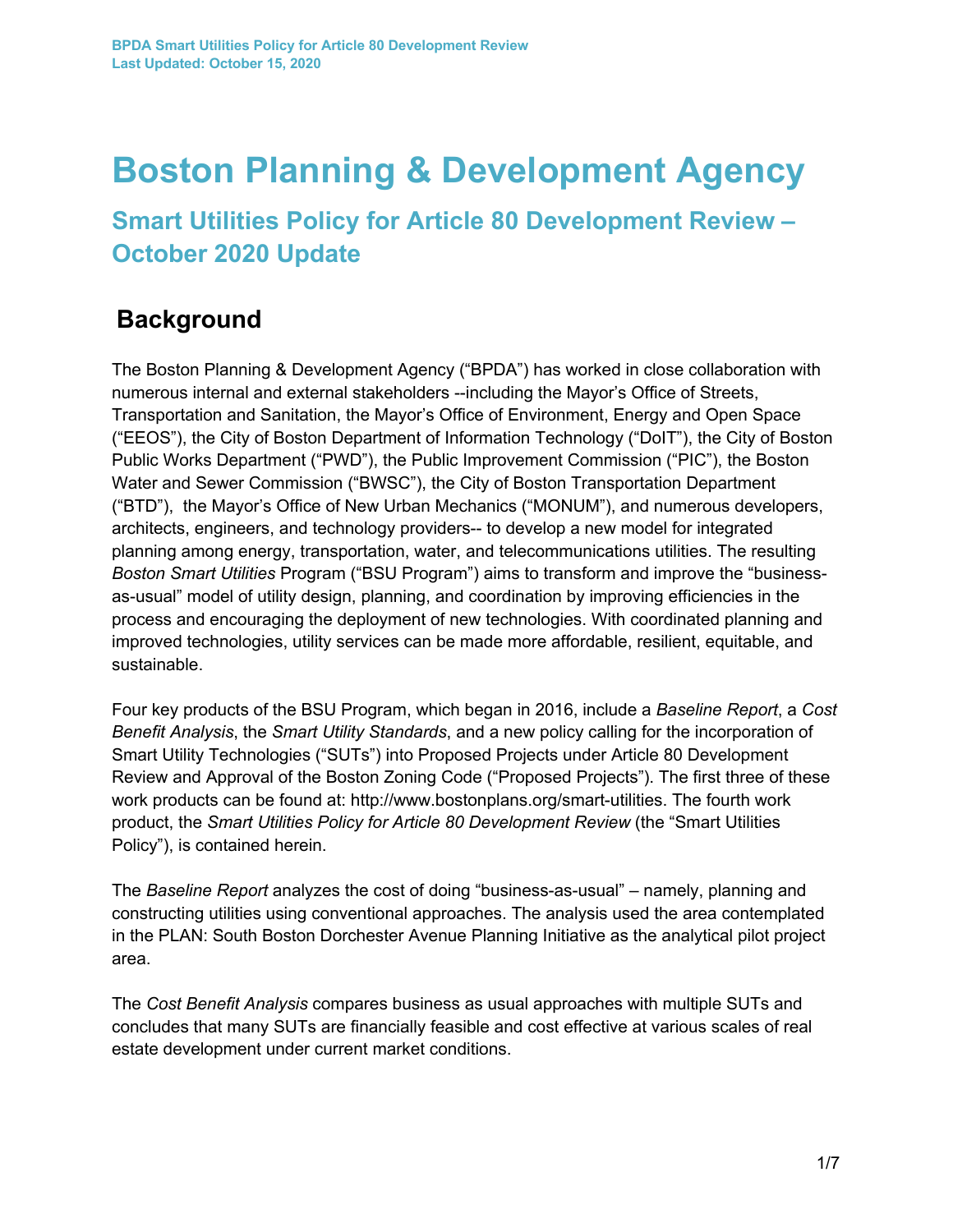The *Smart Utility Standards* set forth guidelines for planning and integration of SUTs with existing utility infrastructure in existing or new streets. The *Smart Utility Standards* are intended to serve as guidelines for developers, architects, engineers, and utility providers for planning, designing, and locating utilities.

The *Smart Utilities Policy* presented herein describes which SUTs will be required for Proposed Projects, based on certain square footage thresholds and/or other specifications, the Cost Benefit Analysis, the lessons learned from the first two years of the policy's implementation, and feedback from real estate developers, architects, and engineers.

## **Policy Statement**

Proposed Projects subject to Article 80B – Large Project, Article 80C – Planned Development Area, and/or Article 80D - Institutional Master Plan review shall incorporate the applicable SUTs contemplated within this policy as described below into the infrastructure design and planning process of utility infrastructure for water (including but not limited to sewage and stormwater), energy (including but not limited to gas, electricity, and steam), telecommunications, and transportation services. Proposed Project proponents should utilize the most recent *Smart Utility Standards* provided by the Boston Planning & Development Agency ("BPDA") and the City of Boston ("City") (available at http://www.bostonplans.org/smart-utilities).This policy will be evaluated every two years to consider modifications to the policy in terms of applicable development thresholds, applicable SUTs, and any relevant changes to the design standards of the *Smart Utility Standards*.

### **Definitions**

To be clear about what each of the SUTs involves, the following definitions are provided. More detailed standards and specifications will be developed for certain technologies by other City Departments – for example, PIC and PWD will adopt standards for the Telecommunications Utilidor and the Smart Street Lights infrastructure.

**Adaptive Signal Technology -** Adaptive Signal Technology ("AST") utilizes intelligent signals, traffic cameras, pavement sensors, and visual monitoring equipment as part of a network to manage traffic flow in real-time of all transportation modes, including buses, pedestrians, and bicycles. These technologies are used to reduce wait time and facilitate throughput and safety at intersections.

**District Energy -** District Energy systems produce steam, hot water, and/or chilled water ("thermal services") at a central plant. The steam or water is then piped underground to individual buildings for space heating, domestic hot water, and/or air conditioning. Buildings served by a district energy system do not need their own boilers, furnaces, chillers, and/or air conditioners, and thus have lower capital and maintenance costs and more usable floor area. District energy provides opportunities to reduce energy use, energy cost, and greenhouse gas ("GHG") emissions, as well as an opportunity to increase on-site resilience through local energy generation.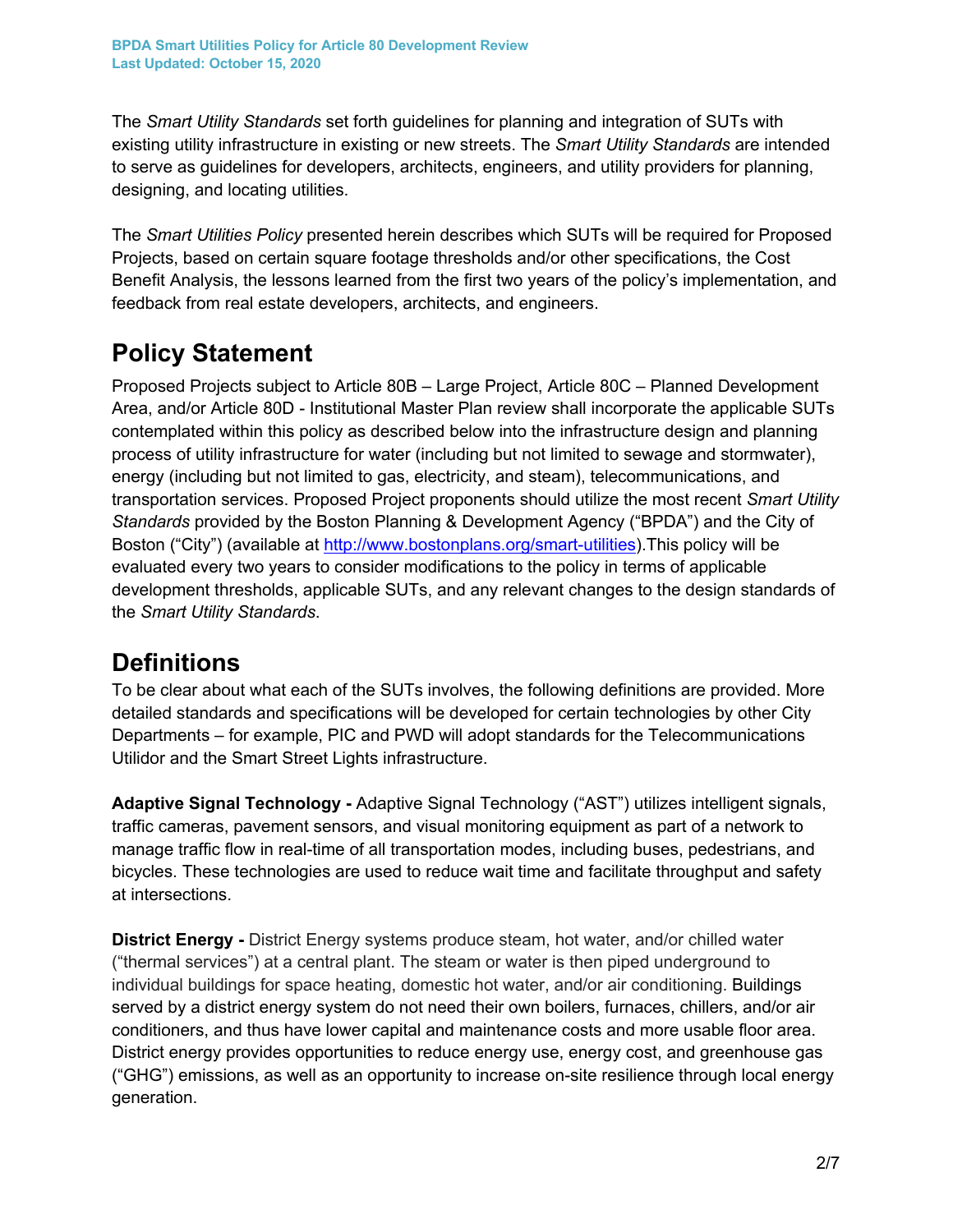**District Energy Microgrid -** An energy system that includes both the thermal services of District Energy (see "District Energy" definition) and the electrical generation and distribution services of a Microgrid (see "Microgrid" definition). One way to achieve a District Energy Microgrid is through a combined heat and power ("CHP") system in order to achieve better energy efficiencies. CHP refers to the generation of electricity on-site and the capturing of excess heat of that process (which would otherwise be wasted) to provide useful thermal energy – such as steam or hot water – for space heating, cooling, domestic hot water, and industrial processes. District Energy Microgrid systems can also rely entirely on renewable sources of energy. District Energy Microgrid systems can be designed and implemented in a modular form, serving an initial energy load and progressively adding modules as the energy loads increase.

**District Energy Microgrid Master Plan** – Based on the analysis provided by the Feasibility Assessment (see definition), the District Energy Microgrid Master Plan will provide a detailed plan and conceptual layout illustrating and describing the District Energy Microgrid generation and distribution system(s) that will serve the Proposed Project at full buildout. The Master Plan shall include the timing and phasing of all District Energy Microgrid system components as they relate to the timing and phasing of the proposed development, including modular buildout of the District Energy Microgrid. Where phasing is appropriate, the Master Plan shall define components of the Proposed Project that should be designed to be District Energy Microgrid Ready (see definition). The District Energy Microgrid Master Plan should quantify Proposed Project benefits in terms of a) energy supply resiliency, b) reduced energy use, c) reduced GHG emissions, and d) cost reduction to end users. The District Energy Microgrid Master Plan shall also describe any potential impacts on the public way due to physical system constraints. The District Energy Microgrid Master Plan must be signed by a Licensed Professional Engineer with substantial experience designing and constructing District Energy Microgrid systems.

**District Energy Microgrid Ready** – As established in the District Energy Microgrid Master Plan, where modular phasing of a District Energy Microgrid system is appropriate as it relates to the phasing of a development, District Energy Microgrid Ready design may include a) installing a point of common coupling ("PCC") within the development to allow "islanding" the District Energy Microgrid from the electric utility grid; b) to the extent that new streets are to be constructed adjacent to the Proposed Project as part of the requirements for the development, constructing the District Energy Microgrid distribution system that will ultimately traverse these streets; c) installing building heating and cooling systems in all phases of the Proposed Project that are compatible with a District Energy system; d) designing buildings in the development such that they can easily connect to the District Energy Microgrid system; and/or e) designing mechanical rooms in all buildings with sufficient space to accommodate for future equipment that will be required either to connect to the larger District Energy Microgrid system and/or to facilitate District Energy Microgrid service within the building.

**Feasibility Assessment for District Energy Microgrid –** A Feasibility Assessment is a technical and economic evaluation of the applicability, scope, nature, and extent of a District Energy Microgrid for a Proposed Project, including whether District Energy, a Microgrid, or a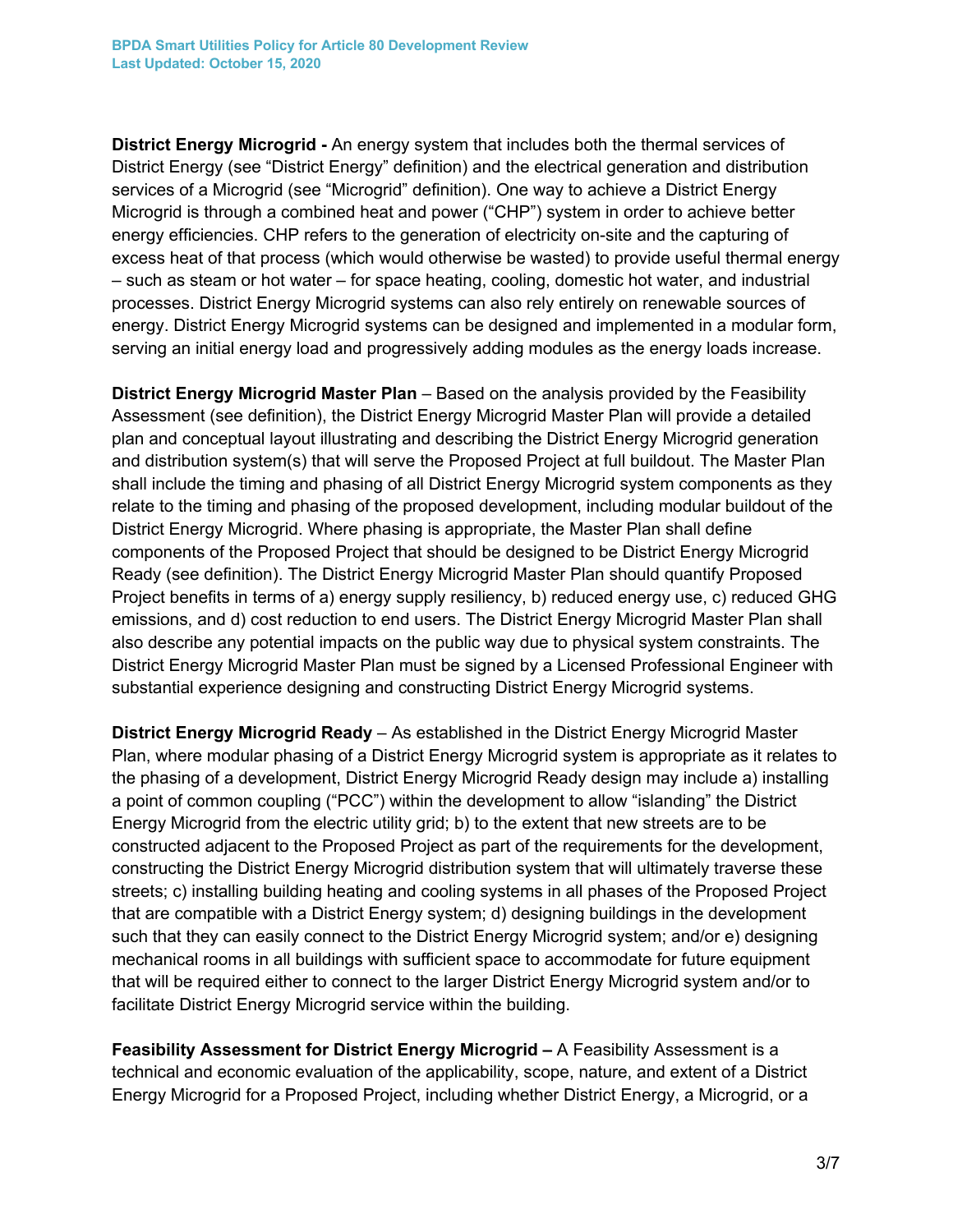District Energy Microgrid are appropriate on the Proposed Project. The Feasibility Assessment should favor advanced energy systems for clusters of buildings energized by renewable sources of energy. While many policies and programs led by other teams in the City focus on solutions for individual buildings, the Smart Utilities District Energy Microgrid Feasibility Assessment is an opportunity for Proposed Project proponents to explore enhanced emissions reductions, energy efficiency, and energy resilience through the synergy of clusters of buildings. Factors to be considered in the assessment include, but are not limited to, utility load profiles, business as usual case, definition of economic parameters, physical system constraints, regulatory constraints, screening analysis, construction cost and schedule, operations and maintenance schedule and an economic model. The Feasibility Assessment should describe the Proposed Project's goals regarding: a) energy supply resiliency; b) reduced energy use; c) reduced GHG emissions; and d) cost reduction to end users, and explain how the proposed District Energy Microgrid systems can help achieve these benefits. The Feasibility Assessment must be signed by a Licensed Professional Engineer with substantial experience designing and constructing District Energy Microgrid systems.

**Green Infrastructure -** Green Infrastructure is an approach to water management that strives to mimic natural processes and includes policies, planning activities, and infrastructure implementation that assist in absorbing, delaying, detaining, and treating stormwater. Benefits of Green Infrastructure include but are not limited to reduction of flood risk and pollution downstream, and mitigation of urban heat island effect. The *Boston Complete Street Guidelines 2013* provide additional information on various green vegetated stormwater management systems (stormwater/bioretention planters, rain gardens, etc.), as well as information on permeable paving materials. Green Infrastructure considered in the BSU Program includes: bioretention basins and planters, infiltration chambers, tree pits/trenches, dry wells, and permeable paving.

**Microgrid -** A Microgrid is an electricity generation and distribution system generally serving multiple buildings that can be operated in a controlled, coordinated way with the main power grid or, as needed, independently when disconnected from the main power grid (in "island mode"). Microgrids are composed of: a) power source(s); b) a power management system; c) electricity consuming devices; and d) a utility connection. Microgrids may also include an energy storage system. Microgrids provide opportunities for resiliency in the face of weather or other emergencies that affect the main power grid. Microgrids also present opportunities to improve power quality, flexibility, and reliability by integrating and optimizing various sources of energy, including renewable energy and battery storage.

**Telecommunications Utilidor –** The Telecommunications Utilidor ("Telecom Utilidor") is an underground conduit duct bank that houses all telecommunication assets. By unifying all the telecommunication assets in one Telecom Utilidor, street disruptions can be significantly decreased for telecommunication buildout, as well as when subsequent providers want to add assets. Through coordination, buildout can be more cost effective for all stakeholders.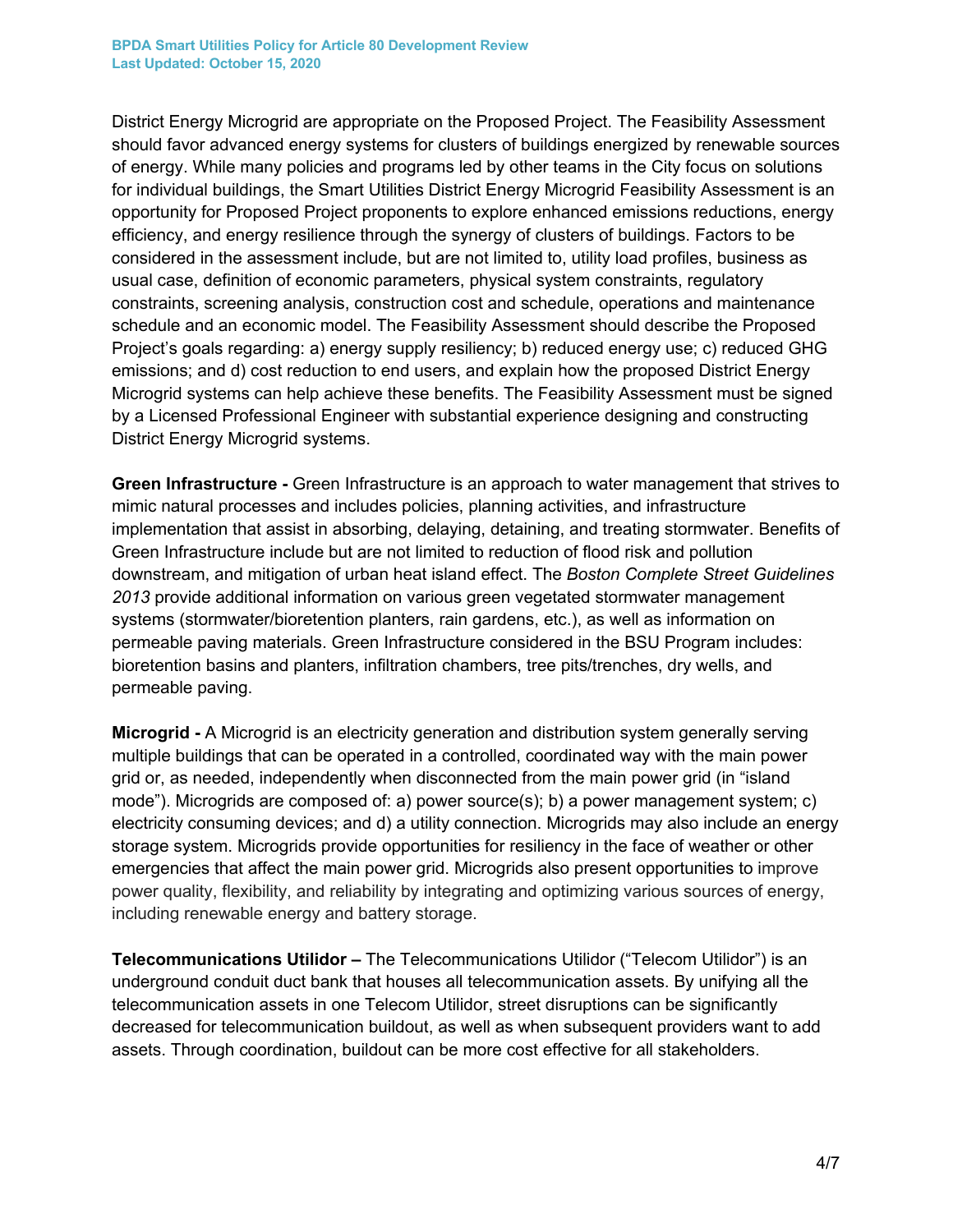**Telecom Utilidor Corridor of Interest –** A Telecom Utilidor Corridor of Interest refers to a street network within a defined geographical area that has been identified, in coordination with PIC and PWD, as a strategic location for the deployment of a Telecom Utilidor. A Telecom Utilidor Corridor of Interest may also be identified through BPDA-led planning initiatives (such as the PLAN: South Boston Dorchester Avenue) where significant real estate development is expected, accompanied by the reconstruction of existing streets and/or the development of new streets.

**Traffic/Transit/Bike/Pedestrian Corridor of Interest –** A Traffic/Transit/Bike/Ped Corridor of Interest refers to a street network area that has been identified, in coordination with BTD, as a strategic location for multimodal system improvements. Examples of such corridors of interest include: a) the Active Transportation or Bus Rapid Transit program led by BTD, which may require or benefit from infrastructure for smart technology along the route, b) telecom shadow conduit networks that can be used to connect traffic signals that are currently unconnected to the BTD control room, and c) street networks identified for the deployment of Adaptive Signal Technology and related infrastructure.

### **Applicable Development Review Threshold Criteria**

The following thresholds and specifications apply:

#### *For Proposed Projects at or above 1.5 million square feet of floor area:*

1. The BPDA shall, as part of Article 80 Development Review, recommend a Feasibility Assessment for a District Energy Microgrid. If the Feasibility Assessment, reviewed and approved by the BPDA, demonstrates that a District Energy Microgrid is feasible, then a District Energy Microgrid Master Plan shall be prepared. The Proposed Project will be expected to implement the District Energy Microgrid Master Plan. If, at a later date, the Proposed Project proponents wishes to amend the approved Article 80 development plans, the corresponding District Energy Microgrid Master Plan must also be amended to reflect any changes in Proposed Project phasing, configuration, land use mix, and/or intensity of use.

*For Proposed Projects a) at or above 1.5 million square feet of floor area, b) adding or altering road surface in excess of 0.5 miles of roadway, or c) within a Telecom Utilidor Corridor of Interest:*

2. The BPDA and PIC shall, as part of their review process, recommend the incorporation of a Telecom Utilidor. If a Telecom Utilidor is not incorporated into the Proposed Project plans, the Proposed Project proponents shall demonstrate to the BPDA and PIC how other technologies to be incorporated into the Proposed Project will provide comparable or superior benefits in terms of mitigating and/or reducing street disruptions, yielding more efficient use of underground space, and promoting more equitable access to telecom infrastructure.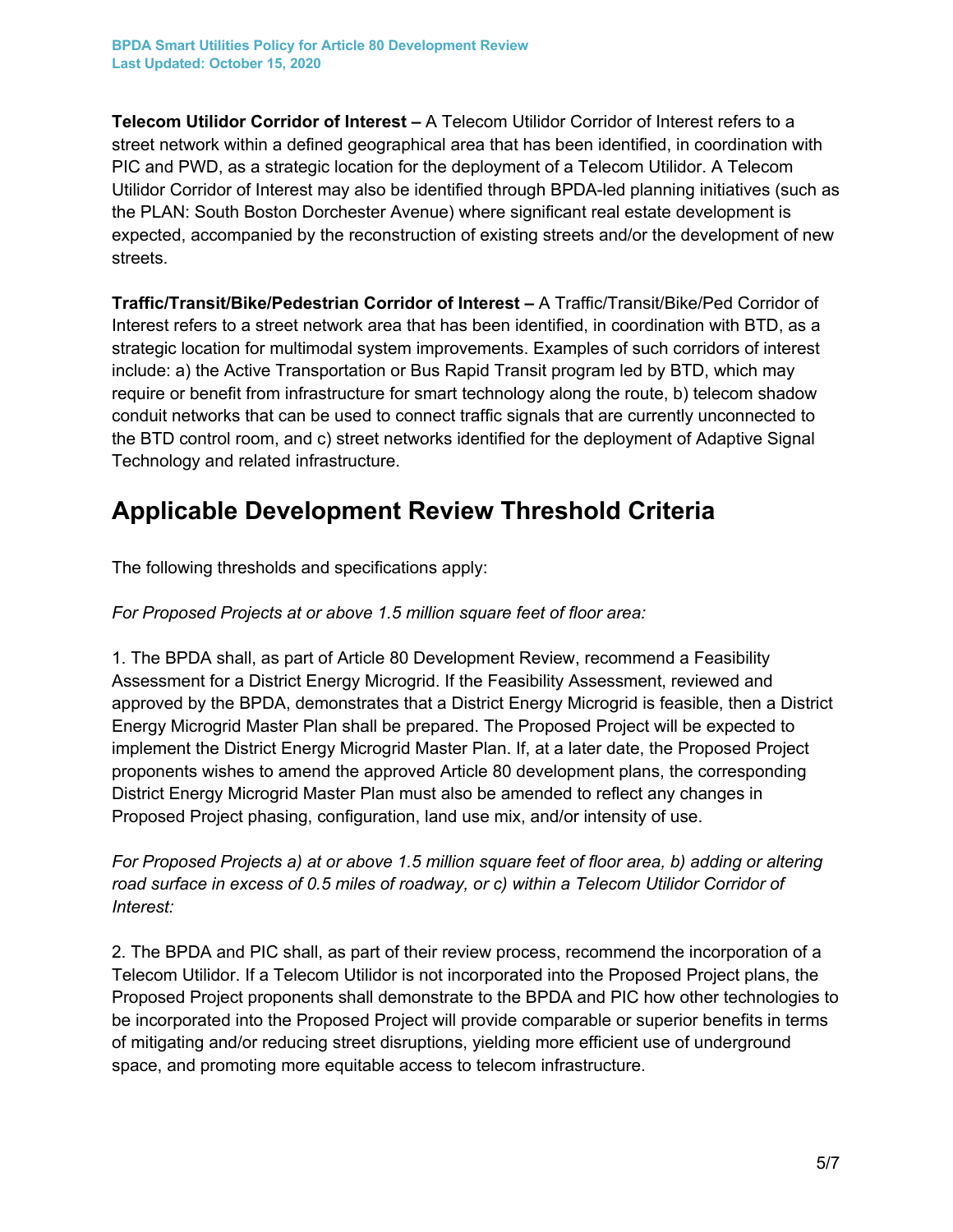*For all Proposed Projects at or above 100,000 square feet of floor area:*

3. The BPDA, in consultation with BWSC, shall recommend the use of Green Infrastructure to retain, on site, a volume of runoff equal to 1.25 inches of rainfall times the total impervious area, prior to discharge, and in compliance with any applicable BWSC stormwater mitigation requirements. It shall be the goal of this Smart Utilities Policy to integrate Green Infrastructure measures in addition to infiltration chambers.

#### *For Proposed Projects satisfying other threshold criteria:*

4. **For Proposed Projects in proximity to a Traffic/Transit/Bike/Pedestrian Corridor of Interest,** the BPDA, in consultation with BTD, shall recommend the incorporation of technology or infrastructure, consistent with any applicable BTD standards or guidelines, that support the Traffic/Transit/Bike/Pedestrian Corridors of Interest.

5. **For all Proposed Projects making right-of-way improvements that result in sidewalk reconstruction**, the BPDA and PIC shall recommend the installation of empty conduit for future electric and fiber optic services—in addition to the conduit installed to support street lights, consistent with any applicable PWD standards or guidelines.

#### **Timing in the Article 80 Process**

The BPDA will publish guidance concerning the documentation needed at different stages of development review and permitting relative to the *Smart Utilities Policy* on the BSU Program website (http://www.bostonplans.org/smart-utilities), including but not limited to any relevant Smart Utilities Checklists, the request of Utility Site Plans to guide the review process, and outlines of the District Energy Microgrid Feasibility Assessment and District Energy Microgrid Master Plan*.* Proposed Project plans will be reviewed for integration of applicable SUTs during the following stages:

- **A. With the Project Notification Form ("PNF"), Notice of Project Change ("NPC"), or other initial filing,** provide documentation of the integration of applicable SUTs, in accordance with the *Smart Utility Standards,* into the design and planning of the Proposed Project via diagrams, plans, analyses, and descriptions to make clear how these will be integrated into the overall Proposed Project. Describe all immediate and long-term planning, design, construction, and maintenance strategies that will be employed to avoid, eliminate, or mitigate the adverse impacts of utility construction. Consideration of SUTs does not need to be limited to those described in the *Smart Utility Standards* or *Smart Utilities Policy for Article 80 Development Review.*
- **B. During the Article 80 Development Review and prior to Article 80 approval by the BPDA Board,** provide updated documentation of the integration of applicable SUTs, in accordance with the *Smart Utility Standards,* into the design and planning of the